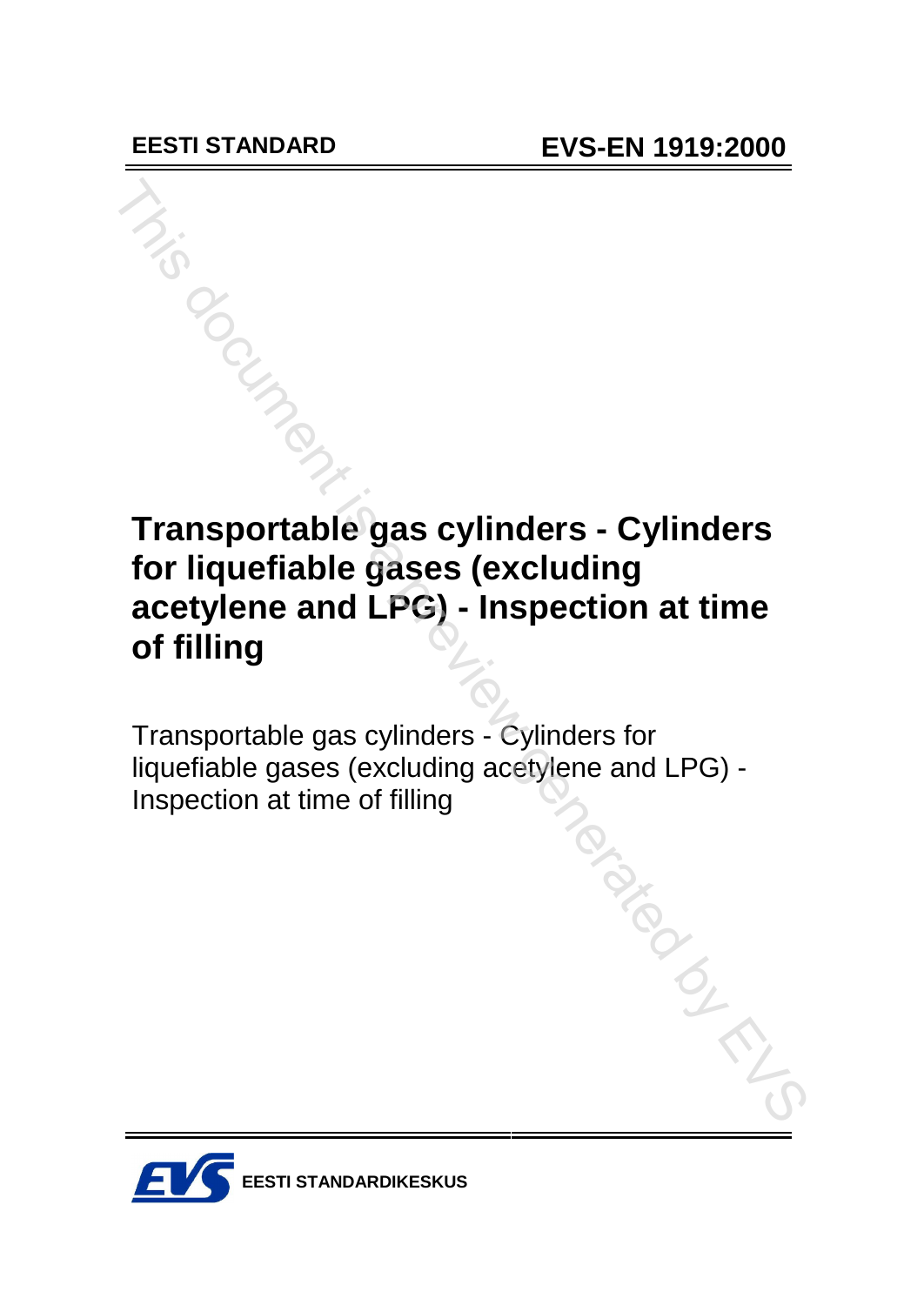## **EESTI STANDARDI EESS'NA NATIONAL FOREWORD**

of less than 0,5 litre water capacity.

|                                | Käesolev Eesti standard EVS-EN<br>1919:2000 sisaldab Euroopa standardi EN      | This Estonian standard EVS-EN<br>1919:2000 consists of the English text of                    |
|--------------------------------|--------------------------------------------------------------------------------|-----------------------------------------------------------------------------------------------|
|                                | 1919:2000 ingliskeelset teksti.                                                | the European standard EN 1919:2000.                                                           |
| Käesolev dokument on jõustatud |                                                                                | This document is endorsed on 18.12.2000                                                       |
|                                | 18.12.2000 ja selle kohta on avaldatud<br>teade Eesti standardiorganisatsiooni | with the notification being published in the<br>official publication of the Estonian national |
|                                | ametlikus väljaandes.                                                          | standardisation organisation.                                                                 |
| Standard on kättesaadav Eesti  |                                                                                | The standard is available from Estonian                                                       |
|                                |                                                                                |                                                                                               |
|                                | standardiorganisatsioonist.                                                    | standardisation organisation.                                                                 |
|                                | Käsitlusala:                                                                   | Scope:                                                                                        |
|                                | This standard deals with seamless or                                           | This standard deals with seamless or                                                          |
|                                |                                                                                |                                                                                               |
|                                | welded transportable gas cylinders made                                        | welded transportable gas cylinders made                                                       |
|                                | of steel or aluminium alloy for liquefiable                                    | of steel or aluminium alloy for liquefiable                                                   |
|                                | gases (excluding acetylene and LPG) of                                         | gases (excluding acetylene and LPG) of                                                        |
|                                | water capacity from 0,5 litre up to 150                                        | water capacity from 0,5 litre up to 150                                                       |
|                                | litres. It also                                                                | litres. It also                                                                               |

applies, as far as practicable, to cylinders applies, as far as practicable, to cylinders

of less than 0,5 litre water capacity.

Senset is a previous con-

**ICS** 23.020.30

**Vıtmesınad:**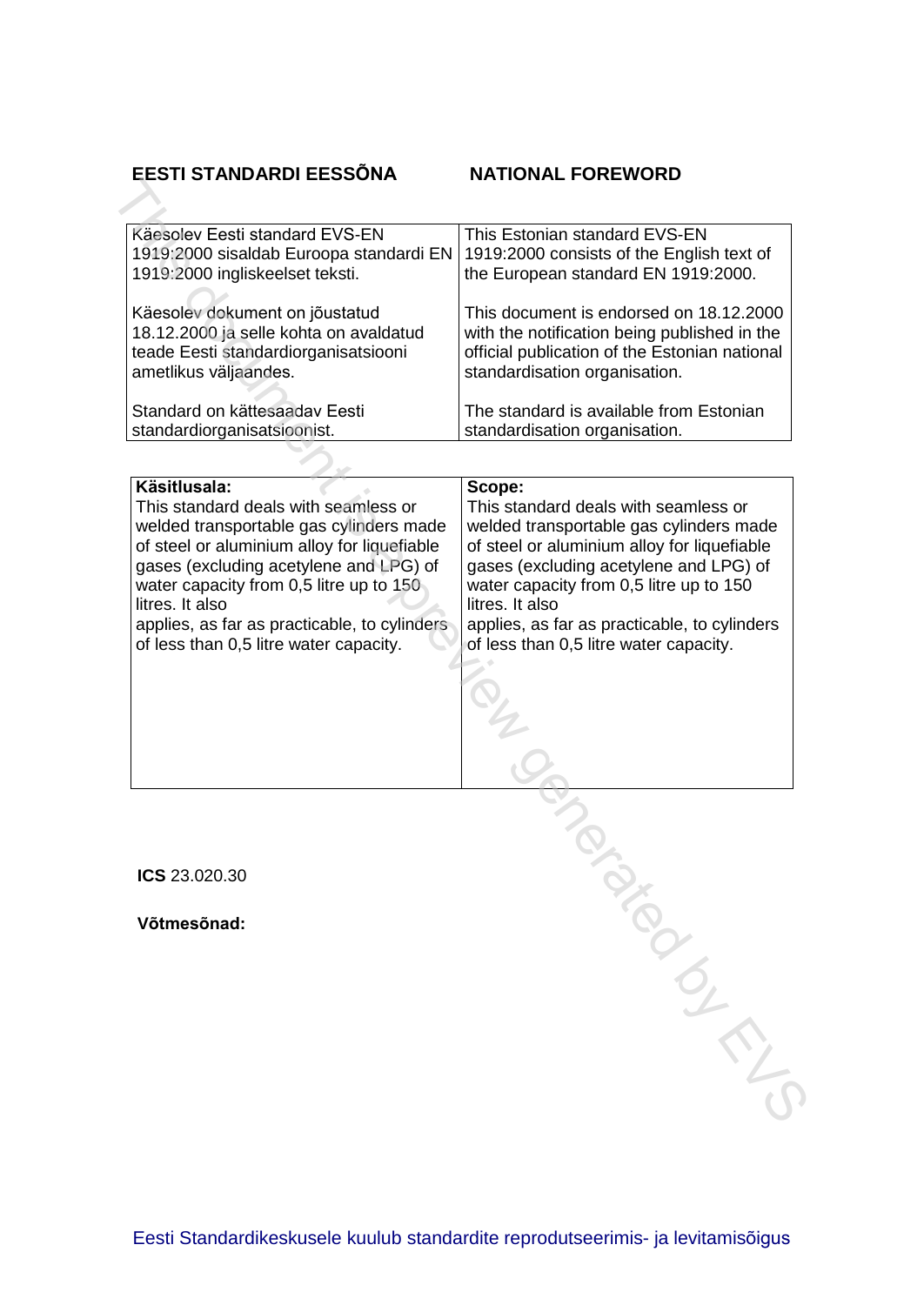# EN 1919

# **EUROPEAN STANDARD** NORME EUROPÉENNE **EUROPÄISCHE NORM**

ICS 23.020.30

Descriptors:

#### **English version**

Transportable gas cylinders Cylinders for liquefied gases (excluding acetylene and LPG) English version<br>
Cylinders for liquerised by as cylinders<br>
Cylinders for liquerised gases (excluding acetylene<br>
and LPG)<br>
and the distance of this document<br>
Boutslies a parameterise in the filling<br>
Boutslies a parameteris

Inspection at time of filling

Bouteilles à gaz transportables – Bouteilles à gaz liquéfiés (à l'exception de l'acétylène et du G.P.L.) – Contrôle au moment du Ortsbewegliche Gasflaschen – Gasflaschen für verflüssigte Gase (ausgenommen Acetylen und Flüssiggas LPG) – Prüfung zum Zeitpunkt des Füllens

This European Standard was approved by CEN on 2000-07-02.

CEN members are bound to comply with the CEN/CENELEC Internal Regulations which stipulate the conditions for giving this European Standard the status of a national standard without any alteration.

Up-to-date lists and bibliographical references concerning such national standards may be obtained on application to the Central Secretariat or to any CEN member.

The European Standards exist in three official versions (English, French, German). A version in any other language made by translation under the responsibility of a CEN member into its own language and notified to the Central Secretariat has the same status as the official versions.

CEN members are the national standards bodies of Austria, Belgium, the Czech Republic, Denmark, Finland, France, Germany, Greece, Iceland, Ireland, Italy, Luxembourg, the Netherlands, Norway, Portugal, Spain, Sweden, Switzerland, and the United Kingdom.



European Committee for Standardization Comité Européen de Normalisation Europäisches Komitee für Normung

**Central Secretariat: rue de Stassart 36, B-1050 Brussels**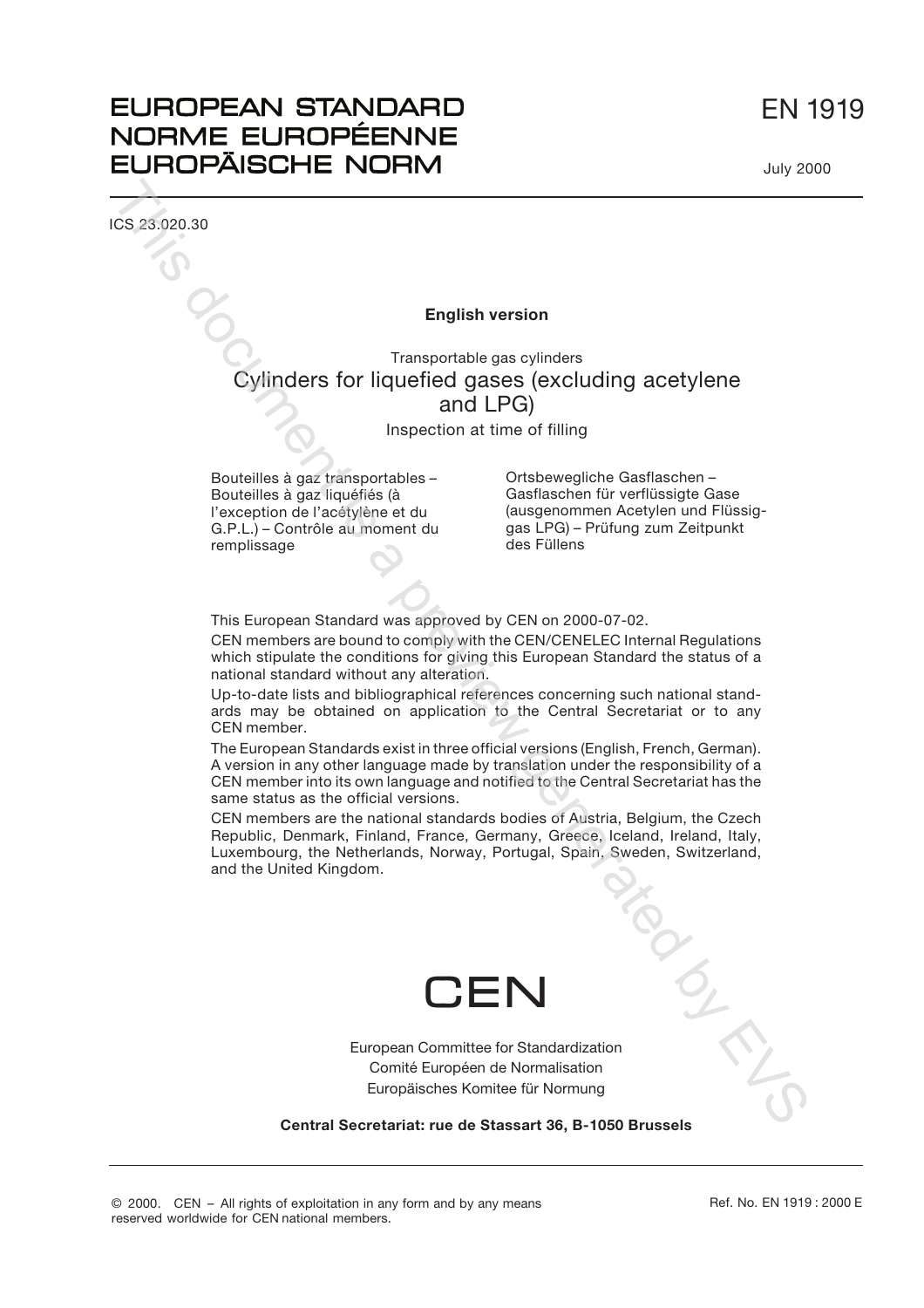#### **Contents**

| Annex A (informative) Example of a procedure to establish a correct tare weight  9                                                                                                   |  |
|--------------------------------------------------------------------------------------------------------------------------------------------------------------------------------------|--|
| Annex B (informative) Procedure to be adopted when a cylinder valve is suspected<br>to be obstructed $\ldots$ . $\ldots$ . $\ldots$ . $\ldots$ . $\ldots$ . $\ldots$ . $\ldots$ . 10 |  |

**Forceword**<br>
This European Sandard has been prepared by Technical Committee CEN/IC 23<br>
Transportable gas cylinders', the secretariat of which is held by BSI.<br>
This European Standard shall be given the status of a national

Page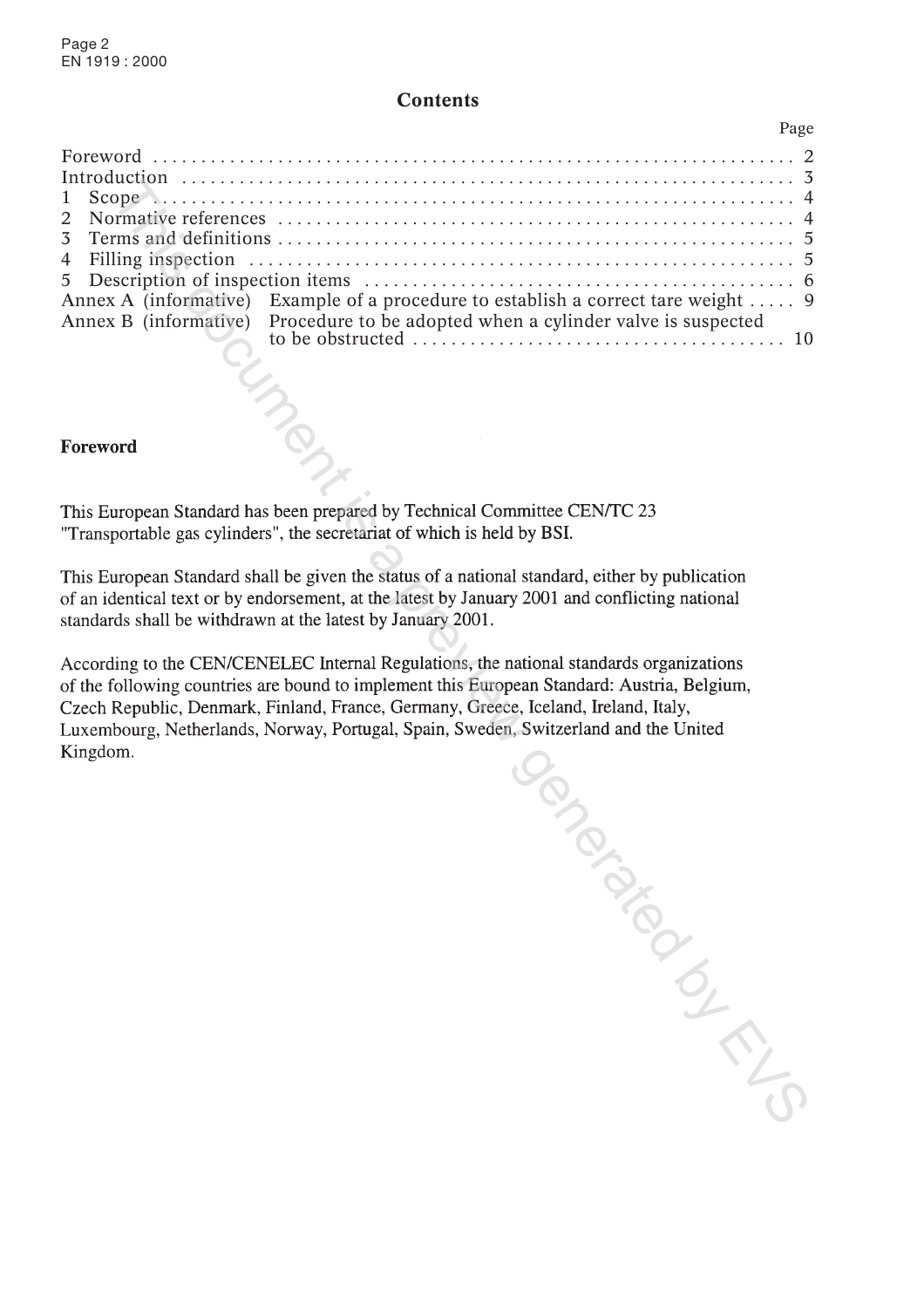### **Introduction**

This Standard covers requirements which reflect current practice and experience.

Each transportable gas cylinder is impected at time of filling in order to establish that:<br>  $\therefore$  it has no defects such that the cylinder is unsafe for filling or continued use:<br>
The can be identified and complete with t